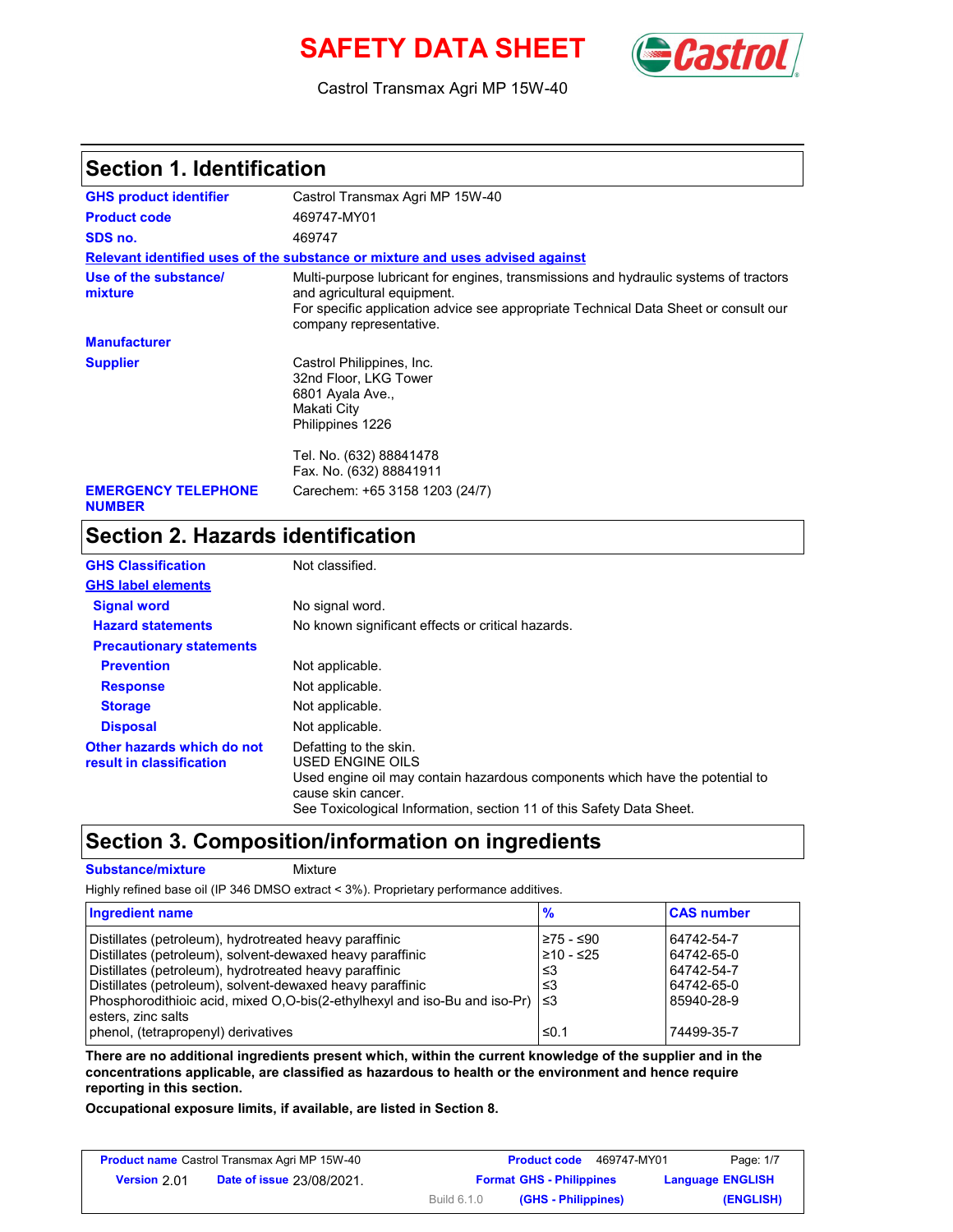## **Section 4. First aid measures**

| <b>Description of necessary first aid measures</b> |                                                                                                                                                                                                                                                                                                                                                                                                                                                                                                                                                                                                                                                                                                                                               |  |  |
|----------------------------------------------------|-----------------------------------------------------------------------------------------------------------------------------------------------------------------------------------------------------------------------------------------------------------------------------------------------------------------------------------------------------------------------------------------------------------------------------------------------------------------------------------------------------------------------------------------------------------------------------------------------------------------------------------------------------------------------------------------------------------------------------------------------|--|--|
| <b>Eye contact</b>                                 | In case of contact, immediately flush eyes with plenty of water for at least 15 minutes.<br>Eyelids should be held away from the eyeball to ensure thorough rinsing. Check for<br>and remove any contact lenses. Get medical attention.                                                                                                                                                                                                                                                                                                                                                                                                                                                                                                       |  |  |
| <b>Inhalation</b>                                  | If inhaled, remove to fresh air. Get medical attention if symptoms occur.                                                                                                                                                                                                                                                                                                                                                                                                                                                                                                                                                                                                                                                                     |  |  |
| <b>Skin contact</b>                                | Wash skin thoroughly with soap and water or use recognised skin cleanser.<br>Remove contaminated clothing and shoes. Wash clothing before reuse. Clean<br>shoes thoroughly before reuse. Get medical attention if symptoms occur.                                                                                                                                                                                                                                                                                                                                                                                                                                                                                                             |  |  |
| <b>Ingestion</b>                                   | Do not induce vomiting unless directed to do so by medical personnel. Get medical<br>attention if symptoms occur.                                                                                                                                                                                                                                                                                                                                                                                                                                                                                                                                                                                                                             |  |  |
| <b>Protection of first-aiders</b>                  | No action shall be taken involving any personal risk or without suitable training.                                                                                                                                                                                                                                                                                                                                                                                                                                                                                                                                                                                                                                                            |  |  |
| Most important symptoms/effects, acute and delayed |                                                                                                                                                                                                                                                                                                                                                                                                                                                                                                                                                                                                                                                                                                                                               |  |  |
|                                                    | See Section 11 for more detailed information on health effects and symptoms.                                                                                                                                                                                                                                                                                                                                                                                                                                                                                                                                                                                                                                                                  |  |  |
|                                                    | Indication of immediate medical attention and special treatment needed, if necessary                                                                                                                                                                                                                                                                                                                                                                                                                                                                                                                                                                                                                                                          |  |  |
| <b>Specific treatments</b>                         | No specific treatment.                                                                                                                                                                                                                                                                                                                                                                                                                                                                                                                                                                                                                                                                                                                        |  |  |
| <b>Notes to physician</b>                          | Treatment should in general be symptomatic and directed to relieving any effects.<br>Note: High Pressure Applications<br>Injections through the skin resulting from contact with the product at high pressure<br>constitute a major medical emergency. Injuries may not appear serious at first but<br>within a few hours tissue becomes swollen, discoloured and extremely painful with<br>extensive subcutaneous necrosis.<br>Surgical exploration should be undertaken without delay. Thorough and extensive<br>debridement of the wound and underlying tissue is necessary to minimise tissue loss<br>and prevent or limit permanent damage. Note that high pressure may force the<br>product considerable distances along tissue planes. |  |  |

## **Section 5. Firefighting measures**

| <b>Extinguishing media</b>                               |                                                                                                                                                                                                   |
|----------------------------------------------------------|---------------------------------------------------------------------------------------------------------------------------------------------------------------------------------------------------|
| <b>Suitable</b>                                          | In case of fire, use foam, dry chemical or carbon dioxide extinguisher or spray.                                                                                                                  |
| <b>Not suitable</b>                                      | Do not use water jet.                                                                                                                                                                             |
| <b>Specific hazards arising</b><br>from the chemical     | In a fire or if heated, a pressure increase will occur and the container may burst.                                                                                                               |
| <b>Hazardous thermal</b><br>decomposition products       | Combustion products may include the following:<br>carbon oxides (CO, CO <sub>2</sub> ) (carbon monoxide, carbon dioxide)                                                                          |
| <b>Special precautions for fire-</b><br><b>fighters</b>  | No action shall be taken involving any personal risk or without suitable training.<br>Promptly isolate the scene by removing all persons from the vicinity of the incident if<br>there is a fire. |
| <b>Special protective</b><br>equipment for fire-fighters | Fire-fighters should wear positive pressure self-contained breathing apparatus<br>(SCBA) and full turnout gear.                                                                                   |

## **Section 6. Accidental release measures**

#### **Personal precautions, protective equipment and emergency procedures**

| For non-emergency<br>personnel                                                                                                                                                                                                                                                                                                                                                                                           | No action shall be taken involving any personal risk or without suitable training.<br>Evacuate surrounding areas. Keep unnecessary and unprotected personnel from<br>entering. Do not touch or walk through spilt material. Put on appropriate personal<br>protective equipment. Floors may be slippery; use care to avoid falling. |                          |           |
|--------------------------------------------------------------------------------------------------------------------------------------------------------------------------------------------------------------------------------------------------------------------------------------------------------------------------------------------------------------------------------------------------------------------------|-------------------------------------------------------------------------------------------------------------------------------------------------------------------------------------------------------------------------------------------------------------------------------------------------------------------------------------|--------------------------|-----------|
| For emergency responders                                                                                                                                                                                                                                                                                                                                                                                                 | If specialised clothing is required to deal with the spillage, take note of any<br>information in Section 8 on suitable and unsuitable materials. See also the<br>information in "For non-emergency personnel".                                                                                                                     |                          |           |
| <b>Environmental precautions</b>                                                                                                                                                                                                                                                                                                                                                                                         | Avoid dispersal of spilt material and runoff and contact with soil, waterways, drains<br>and sewers. Inform the relevant authorities if the product has caused environmental<br>pollution (sewers, waterways, soil or air).                                                                                                         |                          |           |
| Methods and material for containment and cleaning up                                                                                                                                                                                                                                                                                                                                                                     |                                                                                                                                                                                                                                                                                                                                     |                          |           |
| <b>Small spill</b>                                                                                                                                                                                                                                                                                                                                                                                                       | Stop leak if without risk. Move containers from spill area. Absorb with an inert<br>material and place in an appropriate waste disposal container. Dispose of via a<br>licensed waste disposal contractor.                                                                                                                          |                          |           |
| Stop leak if without risk. Move containers from spill area. Prevent entry into sewers,<br><b>Large spill</b><br>water courses, basements or confined areas. Contain and collect spillage with non-<br>combustible, absorbent material e.g. sand, earth, vermiculite or diatomaceous earth<br>and place in container for disposal according to local regulations. Dispose of via a<br>licensed waste disposal contractor. |                                                                                                                                                                                                                                                                                                                                     |                          |           |
| <b>Product name</b> Castrol Transmax Agri MP 15W-40                                                                                                                                                                                                                                                                                                                                                                      |                                                                                                                                                                                                                                                                                                                                     | Product code 469747-MY01 | Page: 2/7 |

|                     | <b>Product name</b> Castrol Transmax Agri MP 15W-40 |                    | <b>Product code</b><br>469747-MY01 | Page: 2/7               |
|---------------------|-----------------------------------------------------|--------------------|------------------------------------|-------------------------|
| <b>Version 2.01</b> | <b>Date of issue 23/08/2021.</b>                    |                    | <b>Format GHS - Philippines</b>    | <b>Language ENGLISH</b> |
|                     |                                                     | <b>Build 6.1.0</b> | (GHS - Philippines)                | (ENGLISH)               |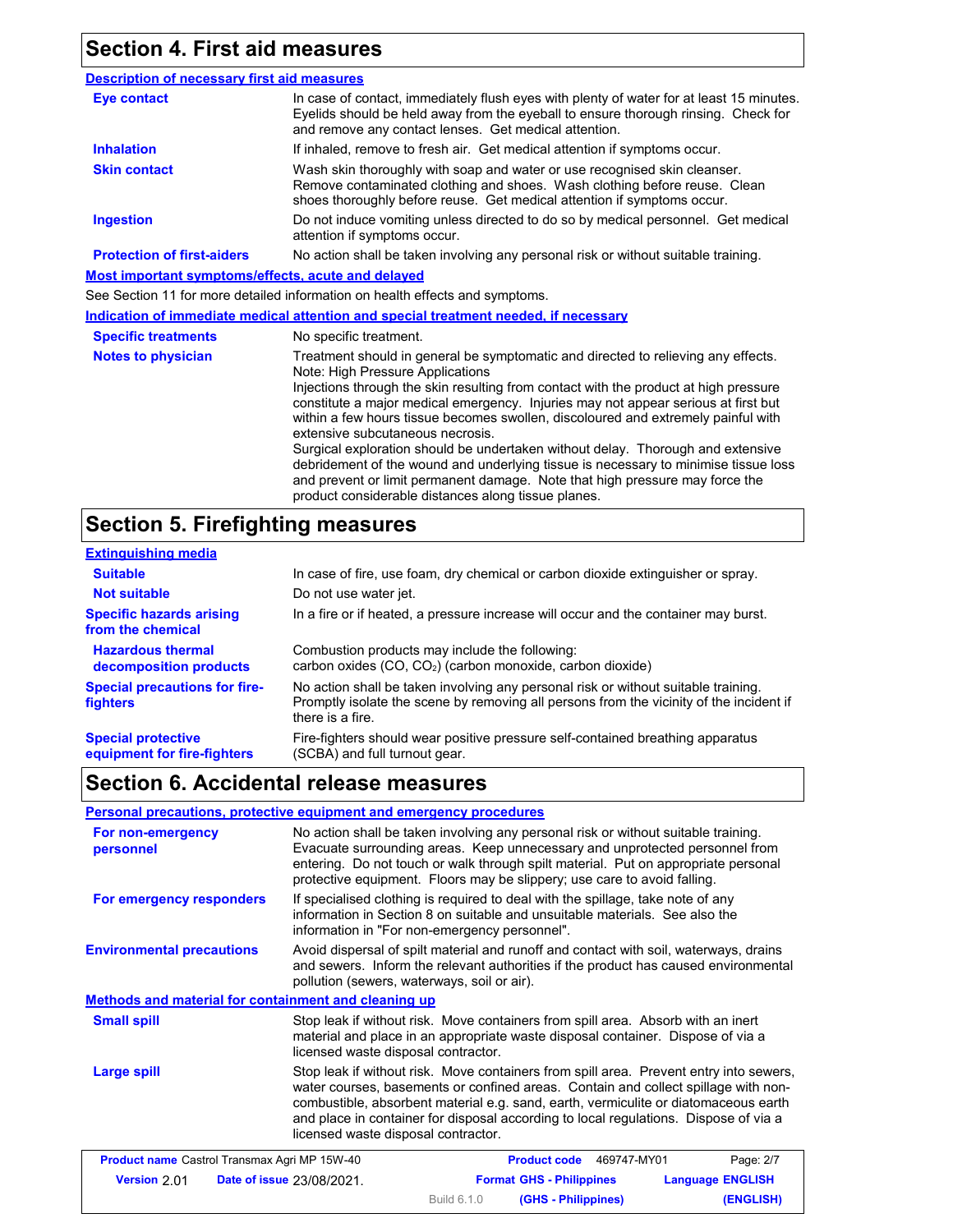### **Section 7. Handling and storage**

| <b>Precautions for safe handling</b>             |                                                                                                                                                                                                                                                                                                                                                                                                                                                                                                                                                                                                |
|--------------------------------------------------|------------------------------------------------------------------------------------------------------------------------------------------------------------------------------------------------------------------------------------------------------------------------------------------------------------------------------------------------------------------------------------------------------------------------------------------------------------------------------------------------------------------------------------------------------------------------------------------------|
| <b>Protective measures</b>                       | Put on appropriate personal protective equipment (see Section 8).                                                                                                                                                                                                                                                                                                                                                                                                                                                                                                                              |
| <b>Advice on general</b><br>occupational hygiene | Eating, drinking and smoking should be prohibited in areas where this material is<br>handled, stored and processed. Wash thoroughly after handling. Remove<br>contaminated clothing and protective equipment before entering eating areas. See<br>also Section 8 for additional information on hygiene measures.                                                                                                                                                                                                                                                                               |
| <b>Conditions for safe storage</b>               | Store in accordance with local regulations. Store in original container protected from<br>direct sunlight in a dry, cool and well-ventilated area, away from incompatible<br>materials (see Section 10) and food and drink. Keep container tightly closed and<br>sealed until ready for use. Store and use only in equipment/containers designed for<br>use with this product. Containers that have been opened must be carefully resealed<br>and kept upright to prevent leakage. Do not store in unlabelled containers. Use<br>appropriate containment to avoid environmental contamination. |
| <b>Not suitable</b>                              | Prolonged exposure to elevated temperature                                                                                                                                                                                                                                                                                                                                                                                                                                                                                                                                                     |

### **Section 8. Exposure controls/personal protection**

#### **Control parameters**

**Occupational exposure limits**

| <b>Ingredient name</b>                                    | <b>Exposure limits</b>                                                            |
|-----------------------------------------------------------|-----------------------------------------------------------------------------------|
| Distillates (petroleum), hydrotreated heavy paraffinic    | TLV (Philippines).<br>TLV: 5 mg/m <sup>3</sup> 8 hours. Issued/Revised:<br>1/1978 |
| Distillates (petroleum), solvent-dewaxed heavy paraffinic | TLV (Philippines).<br>TLV: 5 mg/m <sup>3</sup> 8 hours. Issued/Revised:<br>1/1978 |
| Distillates (petroleum), hydrotreated heavy paraffinic    | TLV (Philippines).<br>TLV: 5 mg/m <sup>3</sup> 8 hours. Issued/Revised:<br>1/1978 |
| Distillates (petroleum), solvent-dewaxed heavy paraffinic | TLV (Philippines).<br>TLV: 5 mg/m <sup>3</sup> 8 hours. Issued/Revised:<br>1/1978 |

Whilst specific OELs for certain components may be shown in this section, other components may be present in any mist, vapour or dust produced. Therefore, the specific OELs may not be applicable to the product as a whole and are provided for guidance only.

| <b>Recommended monitoring</b><br>procedures           | If this product contains ingredients with exposure limits, personal, workplace<br>atmosphere or biological monitoring may be required to determine the effectiveness<br>of the ventilation or other control measures and/or the necessity to use respiratory<br>protective equipment. Reference should be made to appropriate monitoring<br>standards. Reference to national guidance documents for methods for the<br>determination of hazardous substances will also be required.                                                                                                                                                                                                                                                                                                                                                                                                                                                                                                                           |
|-------------------------------------------------------|---------------------------------------------------------------------------------------------------------------------------------------------------------------------------------------------------------------------------------------------------------------------------------------------------------------------------------------------------------------------------------------------------------------------------------------------------------------------------------------------------------------------------------------------------------------------------------------------------------------------------------------------------------------------------------------------------------------------------------------------------------------------------------------------------------------------------------------------------------------------------------------------------------------------------------------------------------------------------------------------------------------|
| <b>Appropriate engineering</b><br><b>controls</b>     | Provide exhaust ventilation or other engineering controls to keep the relevant<br>airborne concentrations below their respective occupational exposure limits.<br>All activities involving chemicals should be assessed for their risks to health, to<br>ensure exposures are adequately controlled. Personal protective equipment should<br>only be considered after other forms of control measures (e.g. engineering controls)<br>have been suitably evaluated. Personal protective equipment should conform to<br>appropriate standards, be suitable for use, be kept in good condition and properly<br>maintained.<br>Your supplier of personal protective equipment should be consulted for advice on<br>selection and appropriate standards. For further information contact your national<br>organisation for standards.<br>The final choice of protective equipment will depend upon a risk assessment. It is<br>important to ensure that all items of personal protective equipment are compatible. |
| <b>Environmental exposure</b><br><b>controls</b><br>. | Emissions from ventilation or work process equipment should be checked to ensure<br>they comply with the requirements of environmental protection legislation. In some<br>cases, fume scrubbers, filters or engineering modifications to the process equipment<br>will be necessary to reduce emissions to acceptable levels.                                                                                                                                                                                                                                                                                                                                                                                                                                                                                                                                                                                                                                                                                 |

#### **Individual protection measures**

| <b>Product name</b> Castrol Transmax Agri MP 15W-40 |                                  |                                 | <b>Product code</b><br>469747-MY01 | Page: 3/7               |
|-----------------------------------------------------|----------------------------------|---------------------------------|------------------------------------|-------------------------|
| <b>Version</b> 2.01                                 | <b>Date of issue 23/08/2021.</b> | <b>Format GHS - Philippines</b> |                                    | <b>Language ENGLISH</b> |
|                                                     |                                  | <b>Build 6.1.0</b>              | (GHS - Philippines)                | (ENGLISH)               |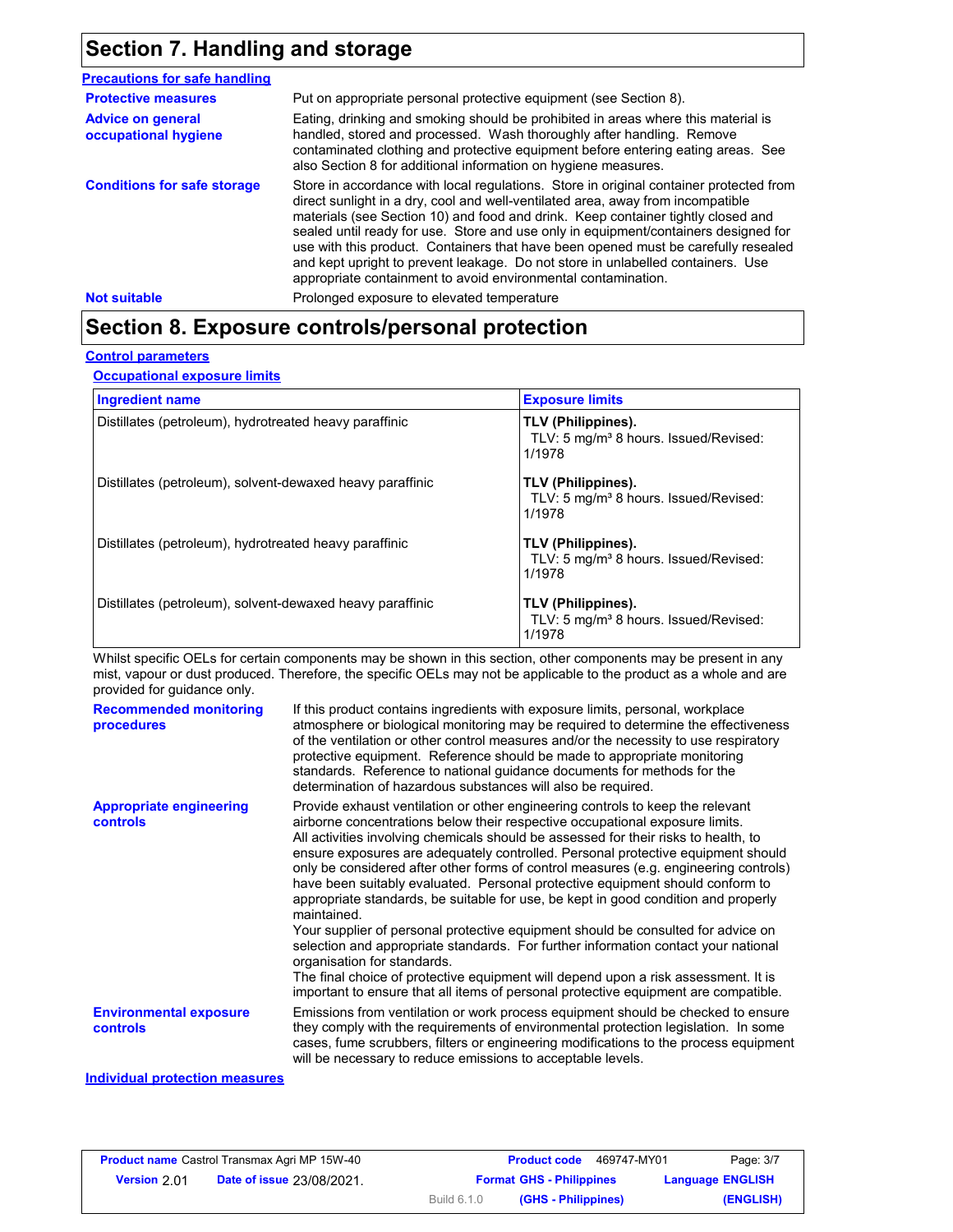### **Section 8. Exposure controls/personal protection**

| 977-11 YI END                 | sourc controlorporcontum protection                                                                                                                                                                                                                                                                                                                                                                                                                                                                                                                                                                                                                                                                                                                                                             |
|-------------------------------|-------------------------------------------------------------------------------------------------------------------------------------------------------------------------------------------------------------------------------------------------------------------------------------------------------------------------------------------------------------------------------------------------------------------------------------------------------------------------------------------------------------------------------------------------------------------------------------------------------------------------------------------------------------------------------------------------------------------------------------------------------------------------------------------------|
| <b>Hygiene measures</b>       | Wash hands, forearms and face thoroughly after handling chemical products, before<br>eating, smoking and using the lavatory and at the end of the working period.<br>Appropriate techniques should be used to remove potentially contaminated clothing.<br>Wash contaminated clothing before reusing. Ensure that eyewash stations and<br>safety showers are close to the workstation location.                                                                                                                                                                                                                                                                                                                                                                                                 |
| <b>Eye protection</b>         | Safety glasses with side shields.                                                                                                                                                                                                                                                                                                                                                                                                                                                                                                                                                                                                                                                                                                                                                               |
| <b>Skin protection</b>        |                                                                                                                                                                                                                                                                                                                                                                                                                                                                                                                                                                                                                                                                                                                                                                                                 |
| <b>Hand protection</b>        | Wear protective gloves if prolonged or repeated contact is likely. Wear chemical<br>resistant gloves. Recommended: Nitrile gloves. The correct choice of protective<br>gloves depends upon the chemicals being handled, the conditions of work and use,<br>and the condition of the gloves (even the best chemically resistant glove will break<br>down after repeated chemical exposures). Most gloves provide only a short time of<br>protection before they must be discarded and replaced. Because specific work<br>environments and material handling practices vary, safety procedures should be<br>developed for each intended application. Gloves should therefore be chosen in<br>consultation with the supplier/manufacturer and with a full assessment of the<br>working conditions. |
| <b>Skin protection</b>        | Use of protective clothing is good industrial practice.<br>Personal protective equipment for the body should be selected based on the task<br>being performed and the risks involved and should be approved by a specialist<br>before handling this product.<br>Cotton or polyester/cotton overalls will only provide protection against light<br>superficial contamination that will not soak through to the skin. Overalls should be<br>laundered on a regular basis. When the risk of skin exposure is high (e.g. when<br>cleaning up spillages or if there is a risk of splashing) then chemical resistant aprons<br>and/or impervious chemical suits and boots will be required.                                                                                                           |
| <b>Other skin protection</b>  | Appropriate footwear and any additional skin protection measures should be<br>selected based on the task being performed and the risks involved and should be<br>approved by a specialist before handling this product.                                                                                                                                                                                                                                                                                                                                                                                                                                                                                                                                                                         |
| <b>Respiratory protection</b> | In case of insufficient ventilation, wear suitable respiratory equipment.<br>The correct choice of respiratory protection depends upon the chemicals being<br>handled, the conditions of work and use, and the condition of the respiratory<br>equipment. Safety procedures should be developed for each intended application.<br>Respiratory protection equipment should therefore be chosen in consultation with<br>the supplier/manufacturer and with a full assessment of the working conditions.                                                                                                                                                                                                                                                                                           |

## **Section 9. Physical and chemical properties**

| <b>Appearance</b>                                 |                                                                                         |
|---------------------------------------------------|-----------------------------------------------------------------------------------------|
| <b>Physical state</b>                             | Liquid.                                                                                 |
| <b>Colour</b>                                     | Amber. [Light]                                                                          |
| <b>Odour</b>                                      | Not available.                                                                          |
| <b>Odour threshold</b>                            | Not available.                                                                          |
| pH                                                | Not applicable.                                                                         |
| <b>Melting point</b>                              | Not available.                                                                          |
| <b>Boiling point</b>                              | Not available.                                                                          |
| <b>Drop Point</b>                                 | Not available.                                                                          |
| <b>Pour point</b>                                 | -48 $^{\circ}$ C                                                                        |
| <b>Flash point</b>                                | Closed cup: 201°C (393.8°F) [Pensky-Martens.]<br>Open cup: >200°C (>392°F) [Cleveland.] |
| <b>Evaporation rate</b>                           | Not available.                                                                          |
| <b>Flammability (solid, gas)</b>                  | Not applicable. Based on - Physical state                                               |
| Lower and upper explosive<br>(flammable) limits   | Not available.                                                                          |
| <b>Vapour pressure</b>                            | Not available.                                                                          |
| <b>Vapour density</b>                             | Not available.                                                                          |
| <b>Relative density</b>                           | Not available.                                                                          |
| <b>Density</b>                                    | <1000 kg/m <sup>3</sup> (<1 g/cm <sup>3</sup> ) at 15 <sup>°</sup> C                    |
| <b>Solubility</b>                                 | insoluble in water.                                                                     |
| <b>Partition coefficient: n-</b><br>octanol/water | Not available.                                                                          |
| <b>Auto-ignition temperature</b>                  | Not available.                                                                          |
| Product name Castrol Transmax Agri MP 15W-40      | <b>Product code</b><br>469747-MY01<br>Page: 4/7                                         |
| Version 2.01                                      | Date of issue 23/08/2021.<br><b>Format GHS - Philippines</b><br><b>Language ENGLISH</b> |

Build 6.1.0

**(GHS - Philippines) (ENGLISH)**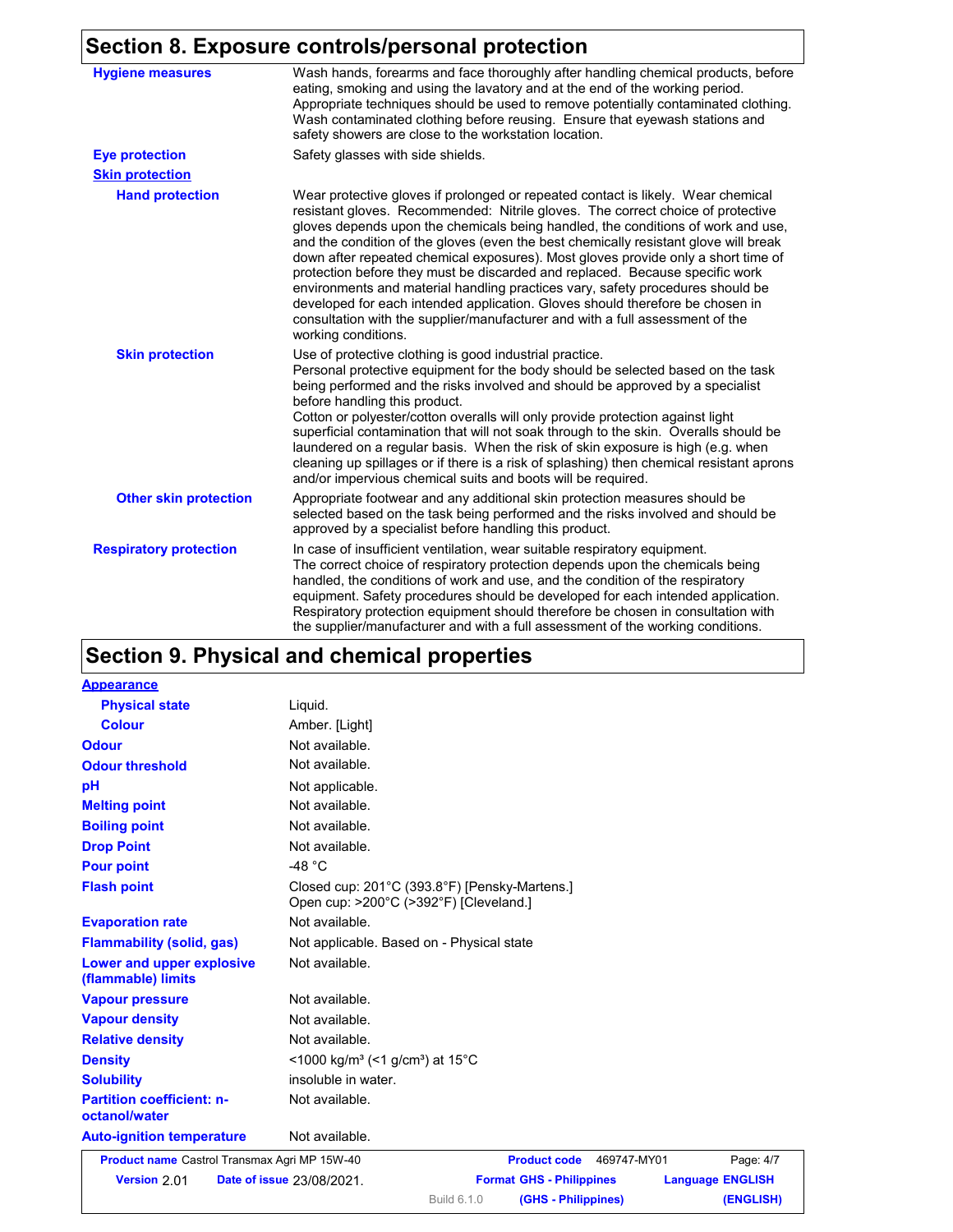### **Section 9. Physical and chemical properties**

**Decomposition temperature** Not available.

**Viscosity Kinematic: 94.16 mm<sup>2</sup>/s (94.16 cSt) at 40°C** Kinematic: 13 to 13.6 mm<sup>2</sup> /s (13 to 13.6 cSt) at 100°C

### **Section 10. Stability and reactivity**

| <b>Reactivity</b>                                   | No specific test data available for this product. Refer to Conditions to avoid and<br>Incompatible materials for additional information.                                |
|-----------------------------------------------------|-------------------------------------------------------------------------------------------------------------------------------------------------------------------------|
| <b>Chemical stability</b>                           | The product is stable.                                                                                                                                                  |
| <b>Possibility of hazardous</b><br><b>reactions</b> | Under normal conditions of storage and use, hazardous reactions will not occur.<br>Under normal conditions of storage and use, hazardous polymerisation will not occur. |
| <b>Conditions to avoid</b>                          | Avoid all possible sources of ignition (spark or flame).                                                                                                                |
| <b>Incompatible materials</b>                       | Reactive or incompatible with the following materials: oxidising materials.                                                                                             |
| <b>Hazardous decomposition</b><br>products          | Under normal conditions of storage and use, hazardous decomposition products<br>should not be produced.                                                                 |

## **Section 11. Toxicological information**

| <b>Information on toxicological effects</b>                                                                         |                                                                                                          |                                                                                                                                                                                                                                                                                                                                        |  |
|---------------------------------------------------------------------------------------------------------------------|----------------------------------------------------------------------------------------------------------|----------------------------------------------------------------------------------------------------------------------------------------------------------------------------------------------------------------------------------------------------------------------------------------------------------------------------------------|--|
| <b>Aspiration hazard</b>                                                                                            |                                                                                                          |                                                                                                                                                                                                                                                                                                                                        |  |
| <b>Name</b>                                                                                                         |                                                                                                          | <b>Result</b>                                                                                                                                                                                                                                                                                                                          |  |
| Distillates (petroleum), hydrotreated heavy paraffinic<br>Distillates (petroleum), solvent-dewaxed heavy paraffinic |                                                                                                          | <b>ASPIRATION HAZARD - Category 1</b><br><b>ASPIRATION HAZARD - Category 1</b>                                                                                                                                                                                                                                                         |  |
| <b>Information on likely routes</b><br>of exposure                                                                  | Routes of entry anticipated: Dermal, Inhalation.                                                         |                                                                                                                                                                                                                                                                                                                                        |  |
| <b>Potential acute health effects</b>                                                                               |                                                                                                          |                                                                                                                                                                                                                                                                                                                                        |  |
| <b>Eye contact</b>                                                                                                  | No known significant effects or critical hazards.                                                        |                                                                                                                                                                                                                                                                                                                                        |  |
| <b>Inhalation</b>                                                                                                   | vapour pressure.                                                                                         | Vapour inhalation under ambient conditions is not normally a problem due to low                                                                                                                                                                                                                                                        |  |
| <b>Skin contact</b>                                                                                                 | Defatting to the skin. May cause skin dryness and irritation.                                            |                                                                                                                                                                                                                                                                                                                                        |  |
| <b>Ingestion</b>                                                                                                    | No known significant effects or critical hazards.                                                        |                                                                                                                                                                                                                                                                                                                                        |  |
|                                                                                                                     | Symptoms related to the physical, chemical and toxicological characteristics                             |                                                                                                                                                                                                                                                                                                                                        |  |
| <b>Eye contact</b>                                                                                                  | No specific data.                                                                                        |                                                                                                                                                                                                                                                                                                                                        |  |
| <b>Inhalation</b>                                                                                                   | thermal decomposition products occurs.                                                                   | May be harmful by inhalation if exposure to vapour, mists or fumes resulting from                                                                                                                                                                                                                                                      |  |
| <b>Skin contact</b>                                                                                                 | Adverse symptoms may include the following:<br>irritation<br>dryness<br>cracking                         |                                                                                                                                                                                                                                                                                                                                        |  |
| <b>Ingestion</b>                                                                                                    | No specific data.                                                                                        |                                                                                                                                                                                                                                                                                                                                        |  |
|                                                                                                                     | Delayed and immediate effects as well as chronic effects from short and long-term exposure               |                                                                                                                                                                                                                                                                                                                                        |  |
| <b>Eye contact</b>                                                                                                  |                                                                                                          | Potential risk of transient stinging or redness if accidental eye contact occurs.                                                                                                                                                                                                                                                      |  |
| <b>Inhalation</b>                                                                                                   | of the respiratory tract.                                                                                | Overexposure to the inhalation of airborne droplets or aerosols may cause irritation                                                                                                                                                                                                                                                   |  |
| <b>Skin contact</b>                                                                                                 | Prolonged or repeated contact can defat the skin and lead to irritation, cracking and/<br>or dermatitis. |                                                                                                                                                                                                                                                                                                                                        |  |
| <b>Ingestion</b>                                                                                                    | Ingestion of large quantities may cause nausea and diarrhoea.                                            |                                                                                                                                                                                                                                                                                                                                        |  |
| <b>Potential chronic health effects</b>                                                                             |                                                                                                          |                                                                                                                                                                                                                                                                                                                                        |  |
| <b>General</b>                                                                                                      | USED ENGINE OILS<br>high standard of personal hygiene maintained.                                        | Combustion products resulting from the operation of internal combustion engines<br>contaminate engine oils during use. Used engine oil may contain hazardous<br>components which have the potential to cause skin cancer. Frequent or prolonged<br>contact with all types and makes of used engine oil must therefore be avoided and a |  |
| <b>Carcinogenicity</b>                                                                                              | No known significant effects or critical hazards.                                                        |                                                                                                                                                                                                                                                                                                                                        |  |
| <b>Mutagenicity</b>                                                                                                 | No known significant effects or critical hazards.                                                        |                                                                                                                                                                                                                                                                                                                                        |  |
| <b>Teratogenicity</b>                                                                                               | No known significant effects or critical hazards.                                                        |                                                                                                                                                                                                                                                                                                                                        |  |
| <b>Developmental effects</b>                                                                                        | No known significant effects or critical hazards.                                                        |                                                                                                                                                                                                                                                                                                                                        |  |
| <b>Fertility effects</b>                                                                                            | No known significant effects or critical hazards.                                                        |                                                                                                                                                                                                                                                                                                                                        |  |

|                     | <b>Product name</b> Castrol Transmax Agri MP 15W-40 |                    | <b>Product code</b><br>469747-MY01 | Page: 5/7               |
|---------------------|-----------------------------------------------------|--------------------|------------------------------------|-------------------------|
| <b>Version 2.01</b> | <b>Date of issue 23/08/2021.</b>                    |                    | <b>Format GHS - Philippines</b>    | <b>Language ENGLISH</b> |
|                     |                                                     | <b>Build 6.1.0</b> | (GHS - Philippines)                | (ENGLISH)               |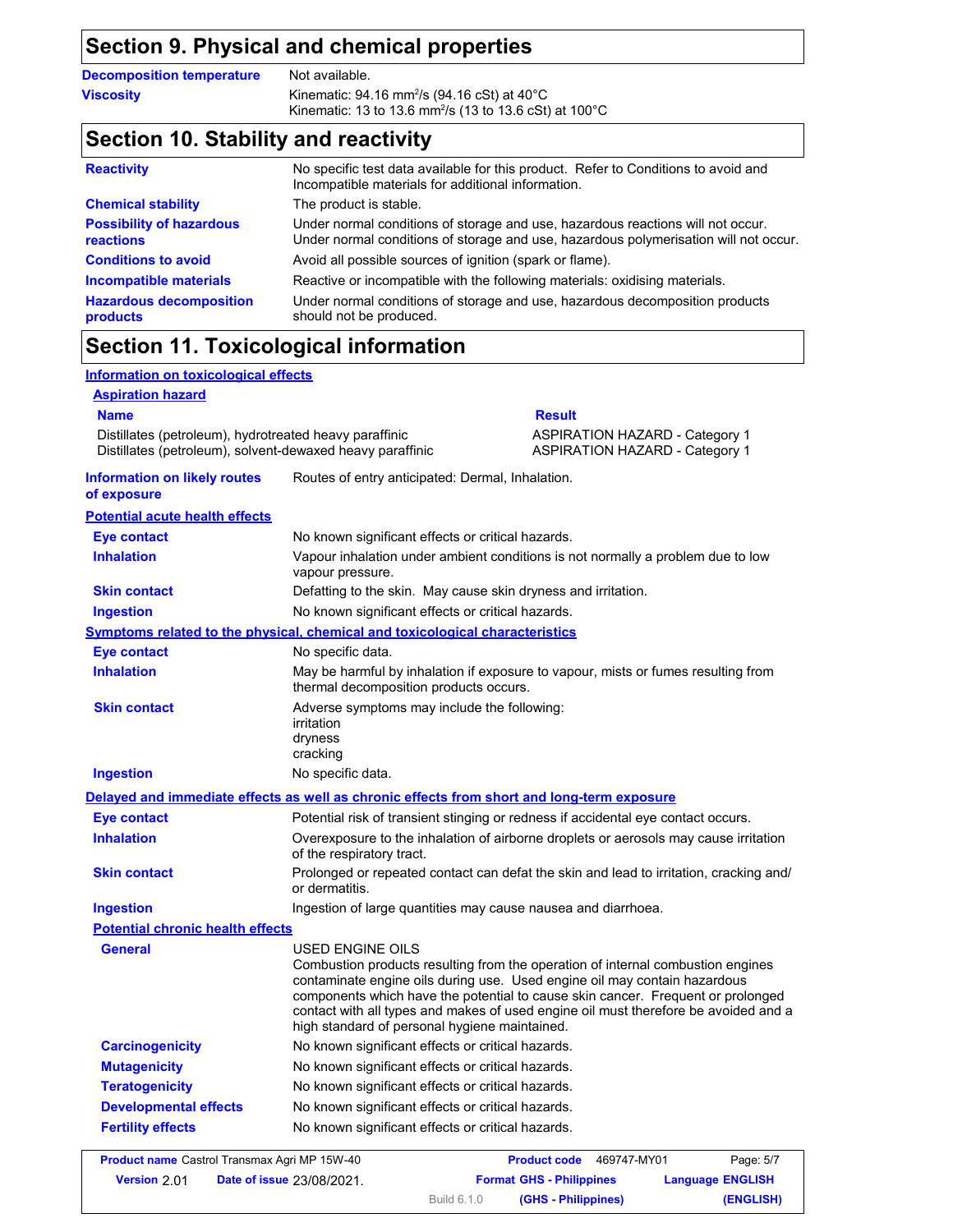## **Section 12. Ecological information**

| No known significant effects or critical hazards.                                                                                                                |
|------------------------------------------------------------------------------------------------------------------------------------------------------------------|
|                                                                                                                                                                  |
|                                                                                                                                                                  |
|                                                                                                                                                                  |
|                                                                                                                                                                  |
| This product is not expected to bioaccumulate through food chains in the environment.                                                                            |
| Spillages may penetrate the soil causing ground water contamination.                                                                                             |
| No known significant effects or critical hazards.                                                                                                                |
| Spills may form a film on water surfaces causing physical damage to organisms.<br><b>Other ecological information</b><br>Oxygen transfer could also be impaired. |
|                                                                                                                                                                  |

## **Section 13. Disposal considerations**

| <b>Disposal methods</b> | The generation of waste should be avoided or minimised wherever possible.<br>Significant quantities of waste product residues should not be disposed of via the<br>foul sewer but processed in a suitable effluent treatment plant. Dispose of surplus<br>and non-recyclable products via a licensed waste disposal contractor. Disposal of<br>this product, solutions and any by-products should at all times comply with the<br>requirements of environmental protection and waste disposal legislation and any<br>regional local authority requirements. Waste packaging should be recycled.<br>Incineration or landfill should only be considered when recycling is not feasible. This<br>material and its container must be disposed of in a safe way. Empty containers or<br>liners may retain some product residues. Avoid dispersal of spilt material and runoff |
|-------------------------|--------------------------------------------------------------------------------------------------------------------------------------------------------------------------------------------------------------------------------------------------------------------------------------------------------------------------------------------------------------------------------------------------------------------------------------------------------------------------------------------------------------------------------------------------------------------------------------------------------------------------------------------------------------------------------------------------------------------------------------------------------------------------------------------------------------------------------------------------------------------------|
|                         | and contact with soil, waterways, drains and sewers.                                                                                                                                                                                                                                                                                                                                                                                                                                                                                                                                                                                                                                                                                                                                                                                                                     |

## **Section 14. Transport information**

|                                        | <b>IMDG</b>              | <b>IATA</b>              |  |
|----------------------------------------|--------------------------|--------------------------|--|
| <b>UN number</b>                       | Not regulated.           | Not regulated.           |  |
| <b>UN proper</b><br>shipping name      | ۰                        |                          |  |
| <b>Transport hazard</b><br>class(es)   | $\blacksquare$           | -                        |  |
| <b>Packing group</b>                   | $\sim$                   | $\overline{\phantom{0}}$ |  |
| <b>Environmental</b><br><b>hazards</b> | No.                      | No.                      |  |
| <b>Additional</b><br>information       | $\overline{\phantom{a}}$ | $\overline{\phantom{0}}$ |  |

**Special precautions for user** Not available.

**Transport in bulk according to IMO instruments** Not available.

### **Section 15. Regulatory information**

| <b>Regulation according to other foreign laws</b> |                                                                                                          |
|---------------------------------------------------|----------------------------------------------------------------------------------------------------------|
| <b>REACH Status</b>                               | For the REACH status of this product please consult your company contact, as identified in<br>Section 1. |
| <b>Australia inventory (AICS)</b>                 | All components are listed or exempted.                                                                   |
| <b>Canada inventory status</b>                    | All components are listed or exempted.                                                                   |
| <b>China inventory (IECSC)</b>                    | All components are listed or exempted.                                                                   |
| <b>Japan inventory (ENCS)</b>                     | All components are listed or exempted.                                                                   |
| <b>Korea inventory (KECI)</b>                     | All components are listed or exempted.                                                                   |
| <b>Philippines inventory</b><br>(PICCS)           | All components are listed or exempted.                                                                   |

| <b>Product name</b> Castrol Transmax Agri MP 15W-40 |                                  | <b>Product code</b>                       | Page: 6/7<br>469747-MY01 |
|-----------------------------------------------------|----------------------------------|-------------------------------------------|--------------------------|
| <b>Version 2.01</b>                                 | <b>Date of issue 23/08/2021.</b> | <b>Format GHS - Philippines</b>           | <b>Language ENGLISH</b>  |
|                                                     |                                  | <b>Build 6.1.0</b><br>(GHS - Philippines) | (ENGLISH)                |